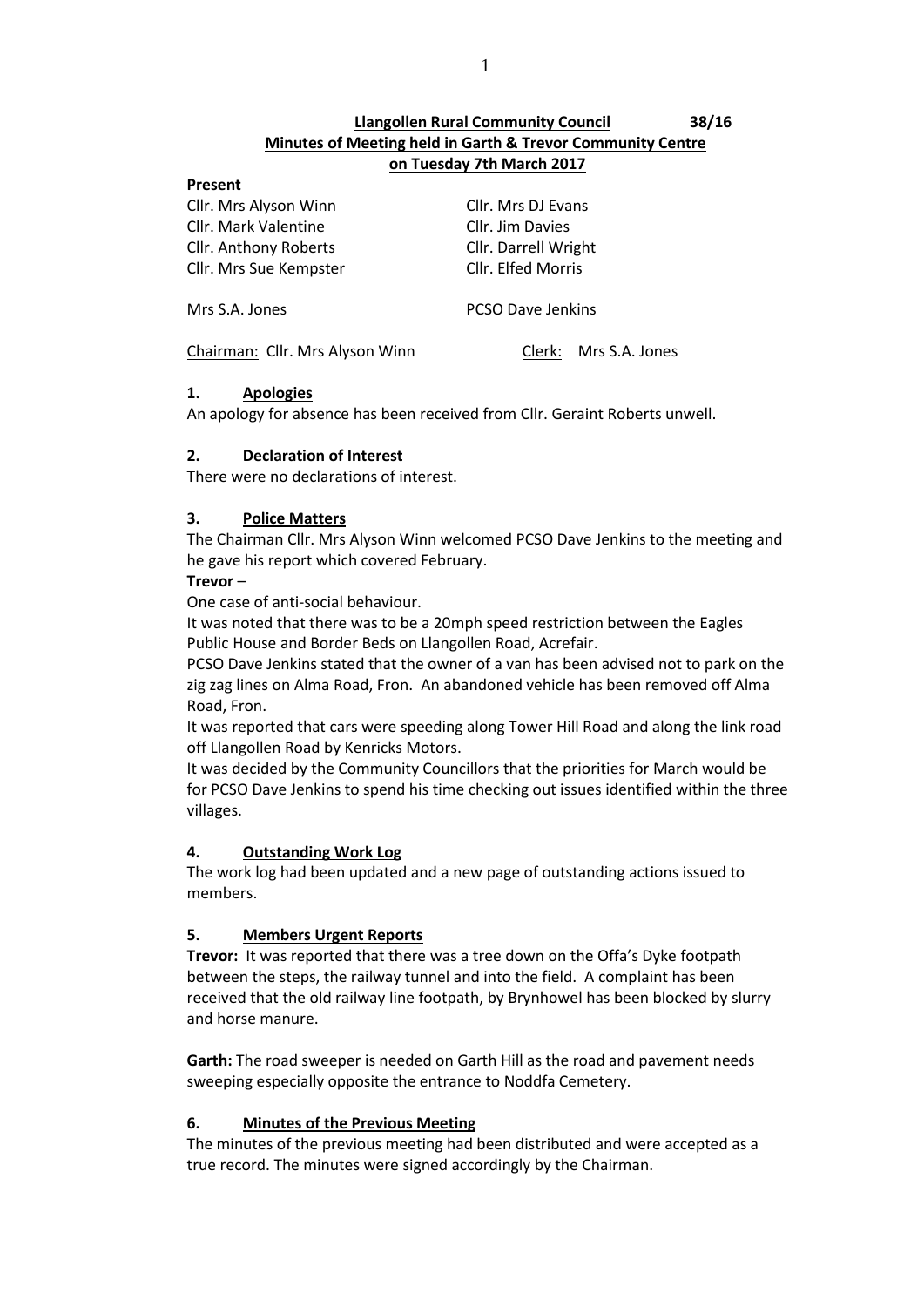## **7. Matters Arising from the Minutes 39/16**

The Clerk has written to the Clerk of Llangollen Town Council and Ros Stockdale of AONB about Gypsy Lane and the old railway line footpath.

Work has started on the layby in Fron to create extra parking spaces.

Mr Mark Watson Jones, North & Mid Wales Trunk Road Agent met with Councillors and the Clerk last month to discuss how to improve the 'Gateway to the World Heritage Site' on both approaches into Fron. The outcome of the meeting was very encouraging and Mr Watson Jones has now confirmed that he is looking into these proposals.

## **8. Planning**

## **Planning Applications:**

Erection of 2 two storey detached dwellings and construction of new vehicular pedestrian access.

## **Land off Maes Mawr Road, Garth. P/2017/0123**

There was no objection to the above.

## **Certificates of Decision**

Siting of mobile home for use as temporary accommodation (1  $\frac{1}{2}$  years) (in retrospect) **Llanerch Cottage, Yr Ochr, Froncysyllte. P/2017/0006 GRANTED**

Rear storey extension, conversion of existing outbuilding to be linked to new extension and part demolition re construction of existing stone outbuilding to form raised terrace.

**Fern Villa, Llangollen Road, Acrefair. P/2016/0889 GRANTED**

## **9. Correspondence**

## **Welsh Assembly Government:**

The 2018 Review of parliamentary constituencies in Wales. Secondary Consultation period.

## **Wrexham County Borough Council:**

Martin Howarth - Public Spaces Protection Dog Control & Dog Fouling. Paul Fairclough - regarding the plan for the A5 layby improvements in Fron.

## **Police:**

Information on purchasing a lifesaving defibrillator.

#### **Email:**

Fron resident about the felling of the trees in the Woodlands Grove play-area.

## **One Voice Wales:**

Agenda & Minutes for the next meeting 8/3/17.

## **General:**

Bobath Children's Therapy Centre requesting a donation.

#### **Receipts:**

Trevor Indoor Bowls, Llangollen International Musical Eisteddfod, Fron Darby & Joan and Cefn Mawr Welsh Society.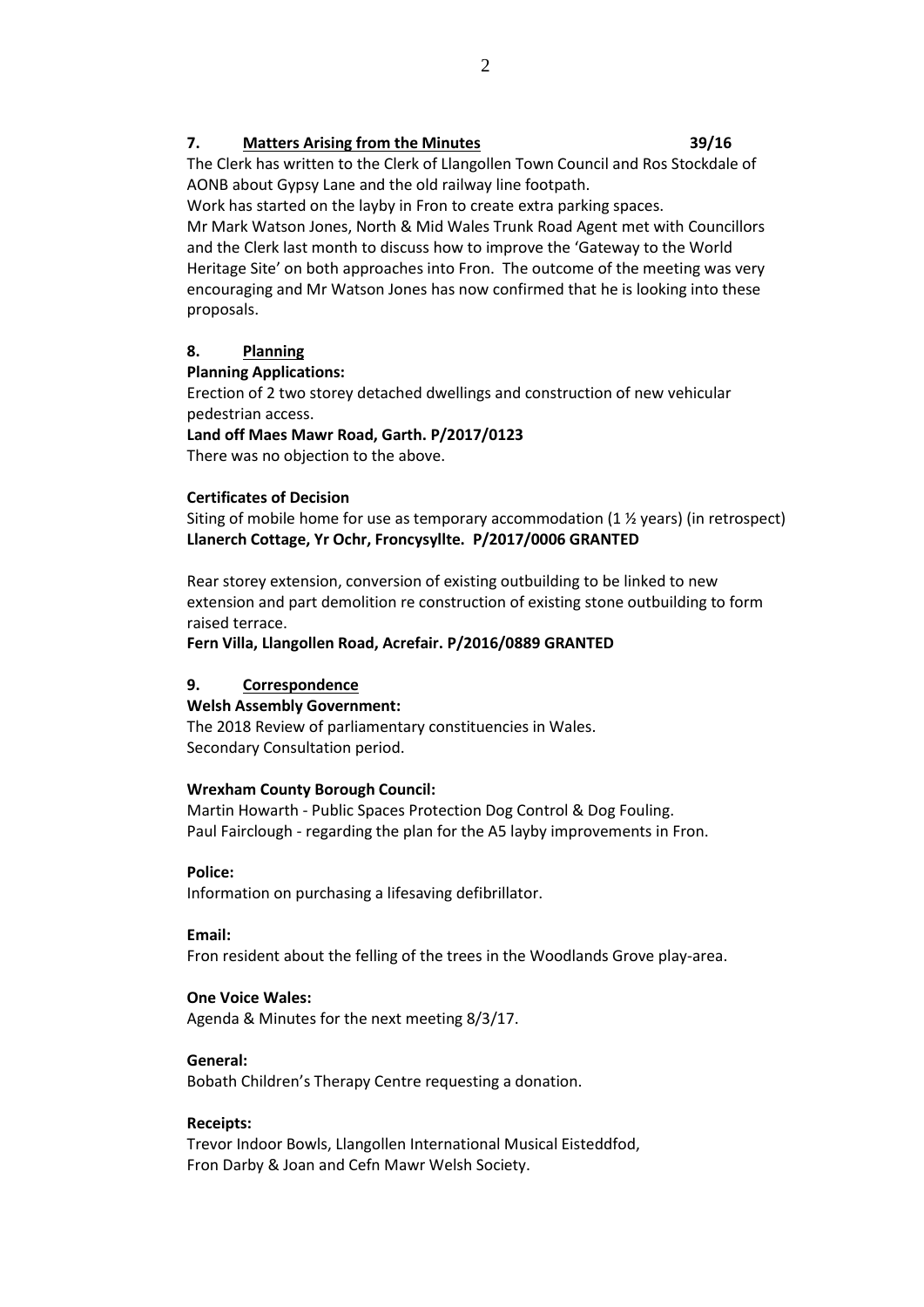## **10. Footpaths & Roadways 40/16**

The 2017/18 Public Liability document has been received from Mr Ankers.

## **11. Projects 2016/2017**

Nothing to report.

## **12. Meetings / Training**

A meeting has been held with Mr Howard Sutcliffe from AONB. The Clerk had attended an information evening at Wrexham Council regarding the forthcoming Community Council Elections.

## **13. Noddfa Cemetery Report**

It was reported that the moles are back at the cemetery. Some people are finding it difficult to walk up and down the metal ramp as it is slippery. Cllr. Morris stated that he would look at the problem.

## **14. Playgrounds**

The monthly play inspection reports have been received.

The Contractor has started to fell the trees in the Woodlands Grove play-area. However due to inclement weather conditions they were not able to finish the work and will now complete the task on Saturday  $11<sup>th</sup>$  March 2017.

## **15. Election**

The Clerk handed out Nomination papers for the forthcoming election in May.

## **16. Policies**

The Chairman Cllr. Mrs Alyson Winn has read through the Standing Orders and the Risk Assessment Policy and stated that these were correct. These were approved. Cllr. Mrs Joyce Evans has read through the Financial Regulations and the Investment Strategy and stated that these were correct and asked for approval from Members. These were approved.

Expenditure under Section 137 was noted and approved.

## **17. Newsletter**

The deadline for the Summer newsletter is Monday  $8<sup>th</sup>$  May 2017.

## **18. Chairman's Allowance**

The Chairman Cllr. Mrs Alyson Winn said that she would give a detailed report of her year in office at the Annual General meeting in May.